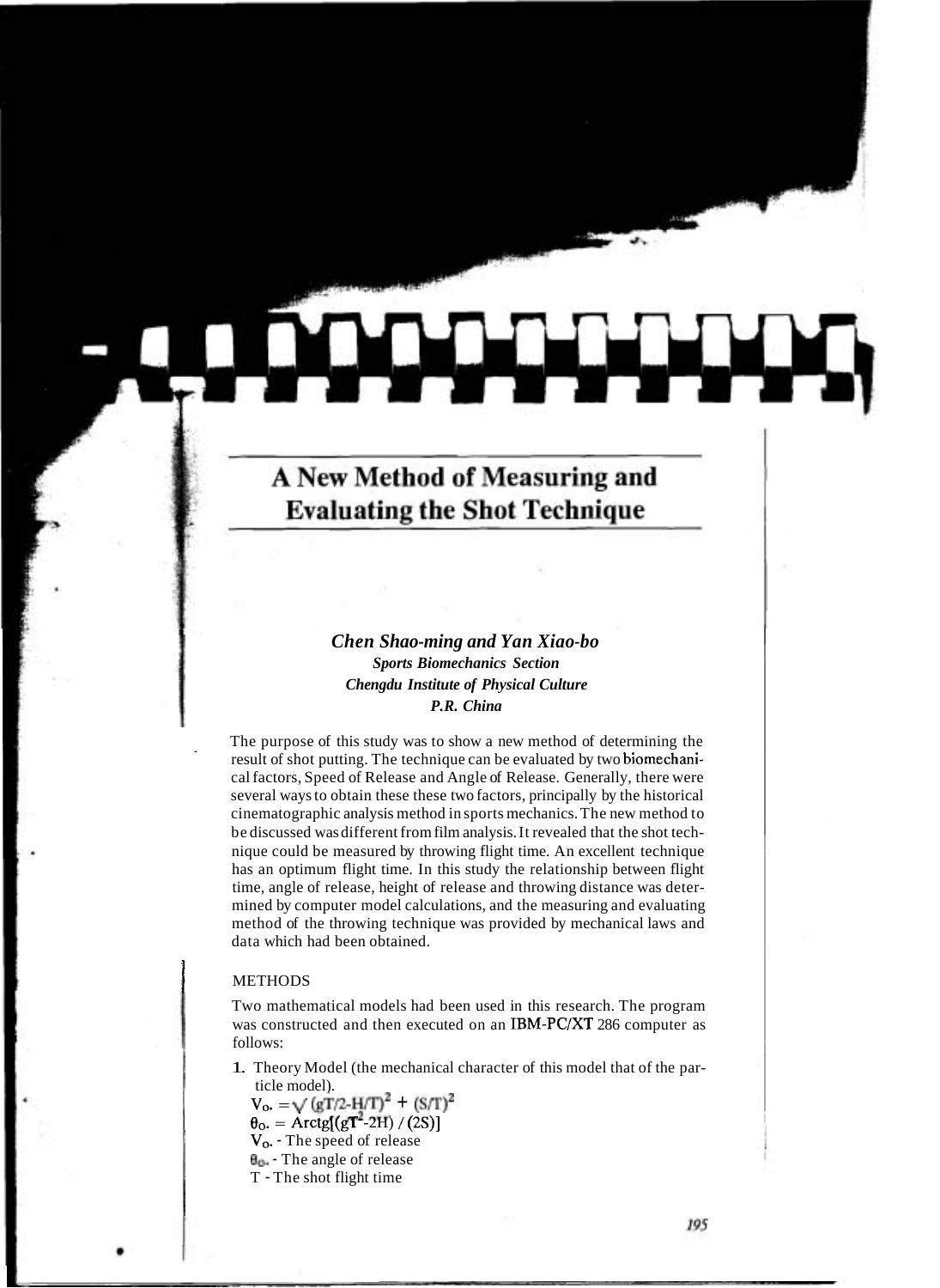S - The distance from release point to landing point

H - The height of point of release

g - Acceleration due to Gravity <sup>J</sup>

The following formula were computed from the laws of projectile motion as follows (see Figure 1)



Figure 1

from:  $-H = V_0 \sin \theta_0 \cdot T - gT^2/2$  $S = V_0 \cos \theta_0$ . T then:  $V_0 \sin\theta_0 = gT/2 - H/T$  $V_0 \cos \theta_0 = S/T$ According to the vector quantities parallelogram:<br> $V_0 = \sqrt{(V \sin \theta_0)^2 + (V_0 \cos \theta_0)^2} = \sqrt{(gT/2 - H/T)^2 + (S/T)^2}$  $\theta_{\rm o} = \text{Arctg}[(V_{\rm o} \sin \theta_{\rm o})/(V_{\rm o} \cos \theta_{\rm o})] = \text{Arctg}[gT^2-2H)/(2S)]$ 

2. Experimental Model (The mechanics of this model are those of a rigid body):

 $S = M/(\text{ckw}).\ln[\text{ckw/m}.V_0\cos\theta_0(V_0\sin\theta_0 + \sqrt{V^2}\sin^2\theta^0_0-2gH/g + 1)]$ 

This formula was gained from an aerodynamic experiment of the shot put by the investigator. It can be changed as follows:

 $S = M/(CKW) \cdot ln[CKW/M.V. \cos \theta_0$ . T + 1) then:  $V_{o} = \sqrt{(gT/2-H/T)^{2} + (M(CKW/T-1)/CKWT)^{2}}$  $\theta_{0}$  = Arctg[(gT<sup>2</sup>/2-H)/(e(<u>CKW)</u>S-1).CKW] **M M** 

S-distance from release point to landing H-height of release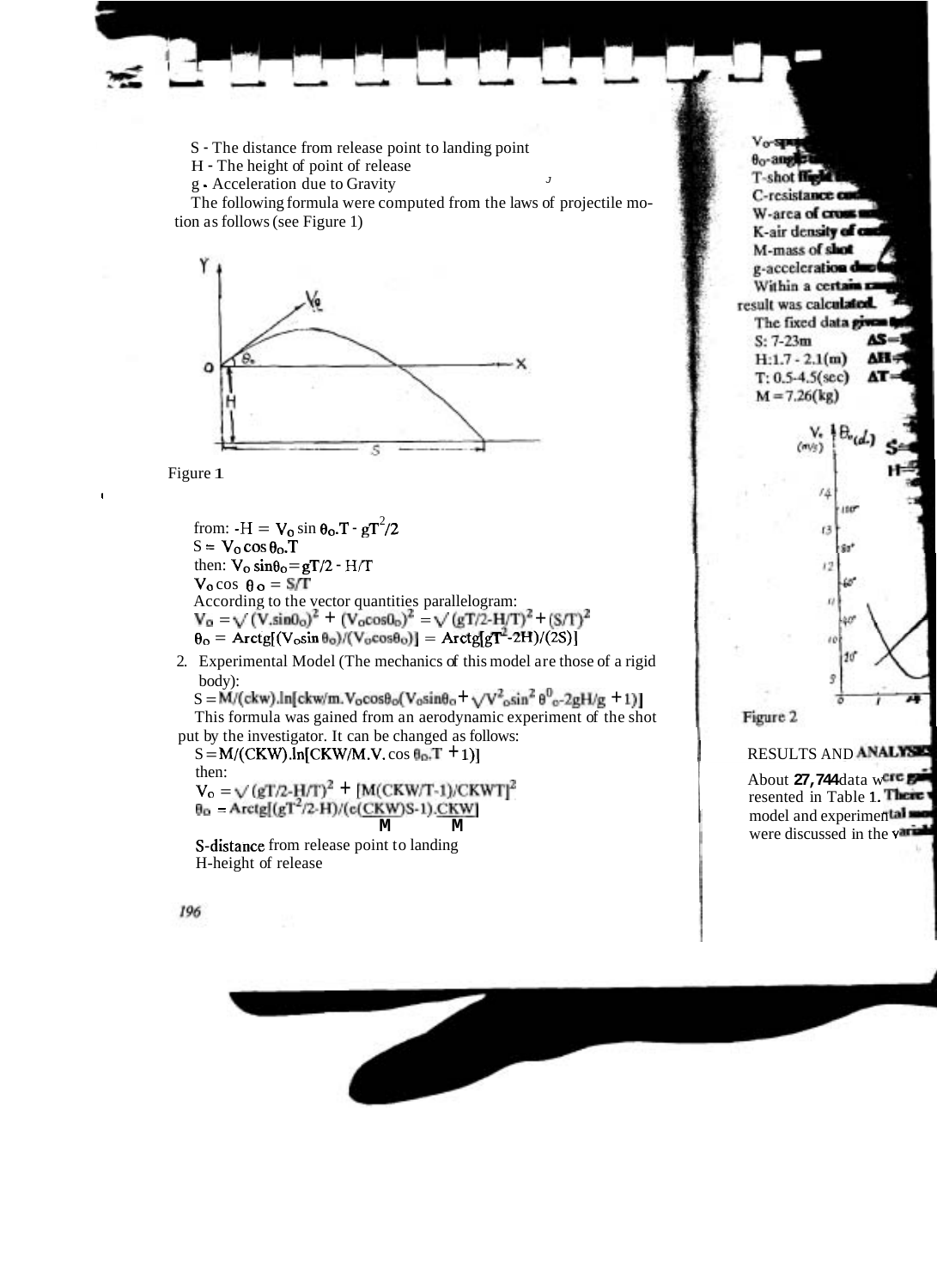V<sub>o-</sub>speed of release **O<sub>p</sub>-angle** of release T-shot flight time C-resistance coefficient W-area of cross section K-air density of coefficient M-mass of shot

g-acceleration due to gravity

Within a certain range of values which were given to S, H, and T, the result was calculated.

The fixed data given to  $S$ ,  $H$ ,  $T$ , were as follows:

S:  $7-23m$  AS =  $1(m)$ H:1.7 - 2.1(m) AH =  $0.05(m)$ <br>T: 0.5-4.5(sec) AT = 0.1(sec) T:  $0.5 - 4.5(\text{sec})$  $M = 7.26$ (kg)



#### Figure 2

#### RESULTS AND ANALYSES

About 27,744 data were gained from calculations, some of these are represented in Table 1. There were few differences between the theoretical model and experimental mode (see Figure 1). Results of the theory model were discussed in the variable analysis.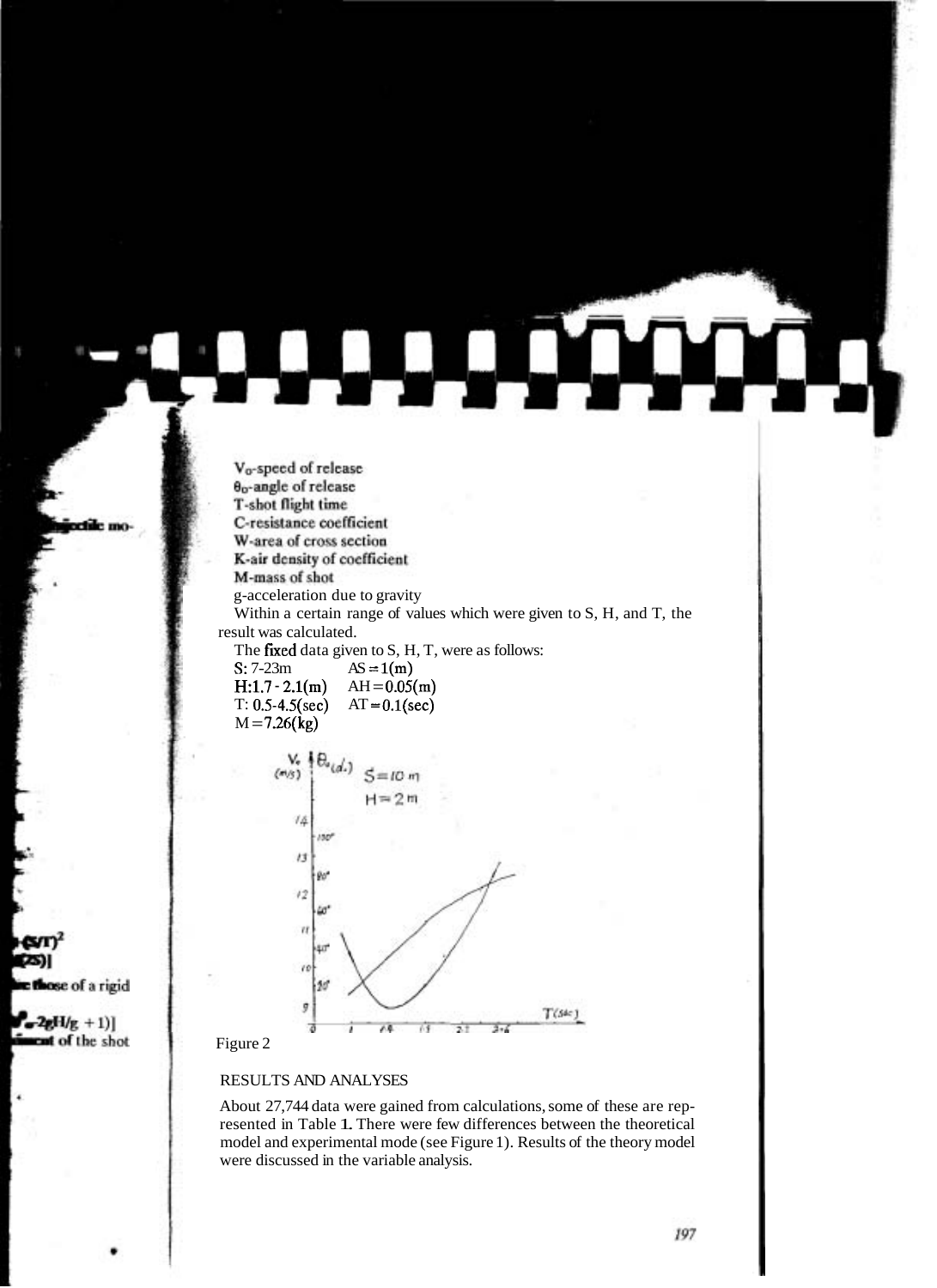## Table 1:

| $T(\text{sec.})$ | $V_0$ (m/sec)T.M | $0o(d.)$ TM                 | $V_0$ (m/sec) E.M | 0 <sub>O</sub> (d.)E.M |
|------------------|------------------|-----------------------------|-------------------|------------------------|
| 1.00.            | 10.41            | $16^{9}10'$                 | 10.44             | $16^{0}$ g             |
| 1.10             | 9.77             | $21^{0}27$                  | 9.79              |                        |
| 1.20             | 9.34             |                             | 9.36              |                        |
| 1.30             | 9.08             |                             | 9.10              |                        |
| 1.40             | 8.97             |                             | 8.99              |                        |
| 1.50             | 8.98             |                             | 8.99              |                        |
| 1.60             | 9.08             |                             | 9.09              |                        |
| 1.70             | 9.26             |                             | 9.27              |                        |
| 1.80             | 9.50             |                             | 9.51              |                        |
| 1.90             | 9.79             | 57029                       | 9.80              |                        |
| 2.00             | 10.29            | 60 <sup>0</sup> 24          | 10.13             |                        |
| 2.10             | 10.48            |                             | 10.41             |                        |
| 2.20             | 10.87            | $\mathbf{g}^{\mathbf{o}}$ . | 10.87             |                        |
| 2.30             | 11.27            |                             | 11.28             |                        |
| 2.40             | 11.69            | 69 <sup>0</sup> B'          | 11.7              | 69 <sup>0</sup> 5'     |
| 250              | 12.13            | $70^{\circ}44'$             | 12.13             | $70^{\circ}42'$        |

The speed and angle as related to the same distance, height and flight time.

1. The Relationship Between Speed, Angle and Flight Under the Same Height of Point of Release and Same Distance.

It was observed that the angle became larger as the flight time increased, when the same height of point of release and same throwing distance were used. In other words, the Flight time would increase when the Angle of flight time and angle. release increased. There was a positive and direct relationship between

As illustrated in Figure 2 the speed emerged as a double curve law as flight time changed. At the lowest point of the  $V_0$ -T curve, i.e. the speed of release turned out to be larger when flight time increased, and was minimum at point To.

After point  $T<sub>o</sub>$  had been passed, the speed increased as flight time inan optimum throwing technique can be gained whereby athletes throw the shot to certain distance with his maximum speed at the minimum speed on **I** creased. Height and distance had been observed, and it was implied that **<sup>f</sup>** the curve.

2. The Relationship Between Speed, Angle and Flight Time Under Same Height and Different Distance.

It had been found from Figure 3, that in order to throw different distance with same flight time at the same height, the angle decreased when

I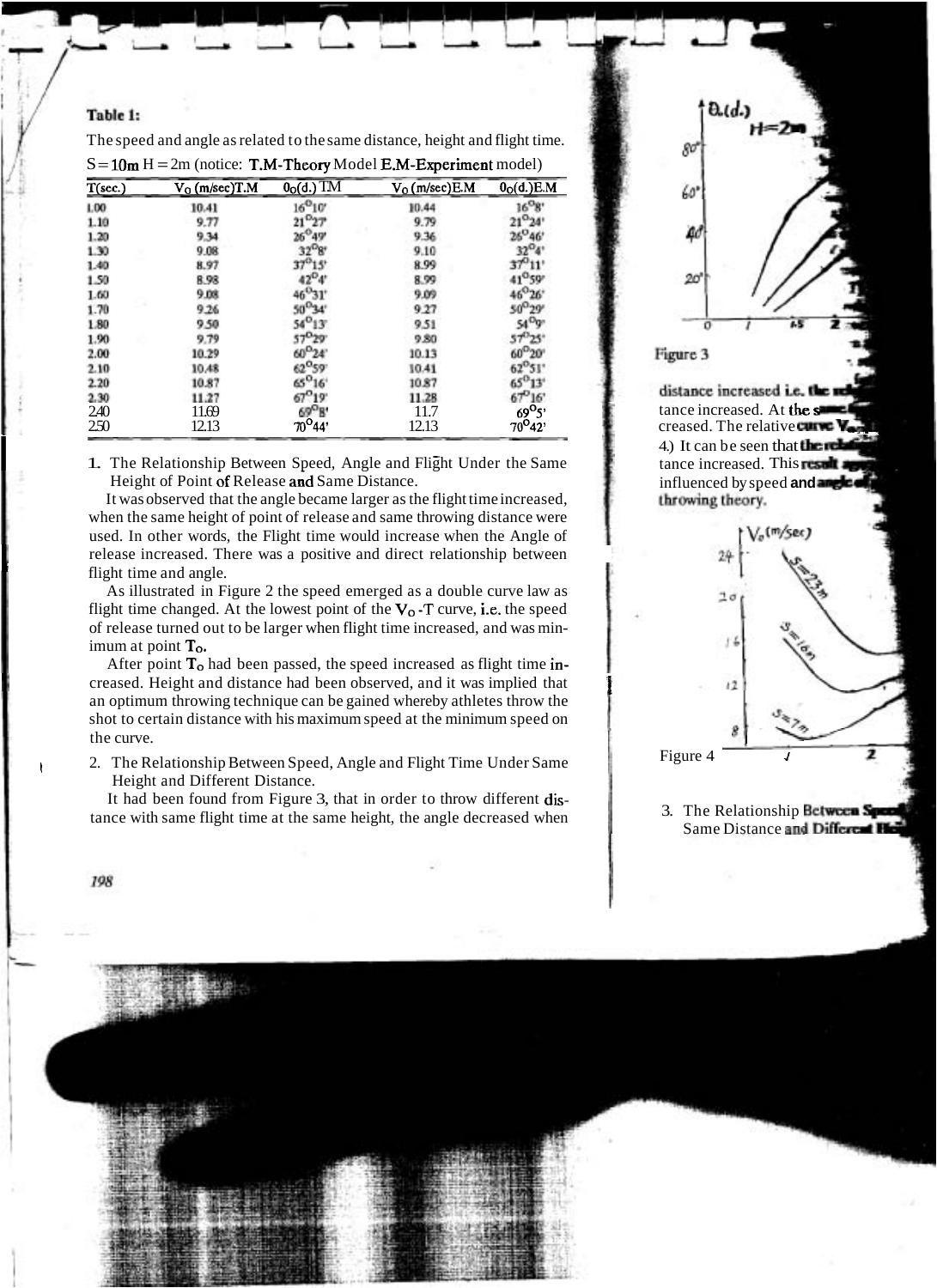

Figure 3

distance increased i.e. the relation curve  $(\mathbf{H}_0 - T)$  moved down as the distance increased. At the same time, the speed increased as the distance increased. The relative curve  $V_0$ -**T** moved up as distance increased (Figure 4.) It can be seen that the relation curve moved toward the right when distance increased. This result agreed with the conclusion that distance was influenced by speed and angle of release, this conclusion was known in the throwing theory.



3. The Relationship Between Speed, Angle and Flight Time Under the Same Distance and Different Height of Point of Release. Same Distance and Different Height of Point of Release.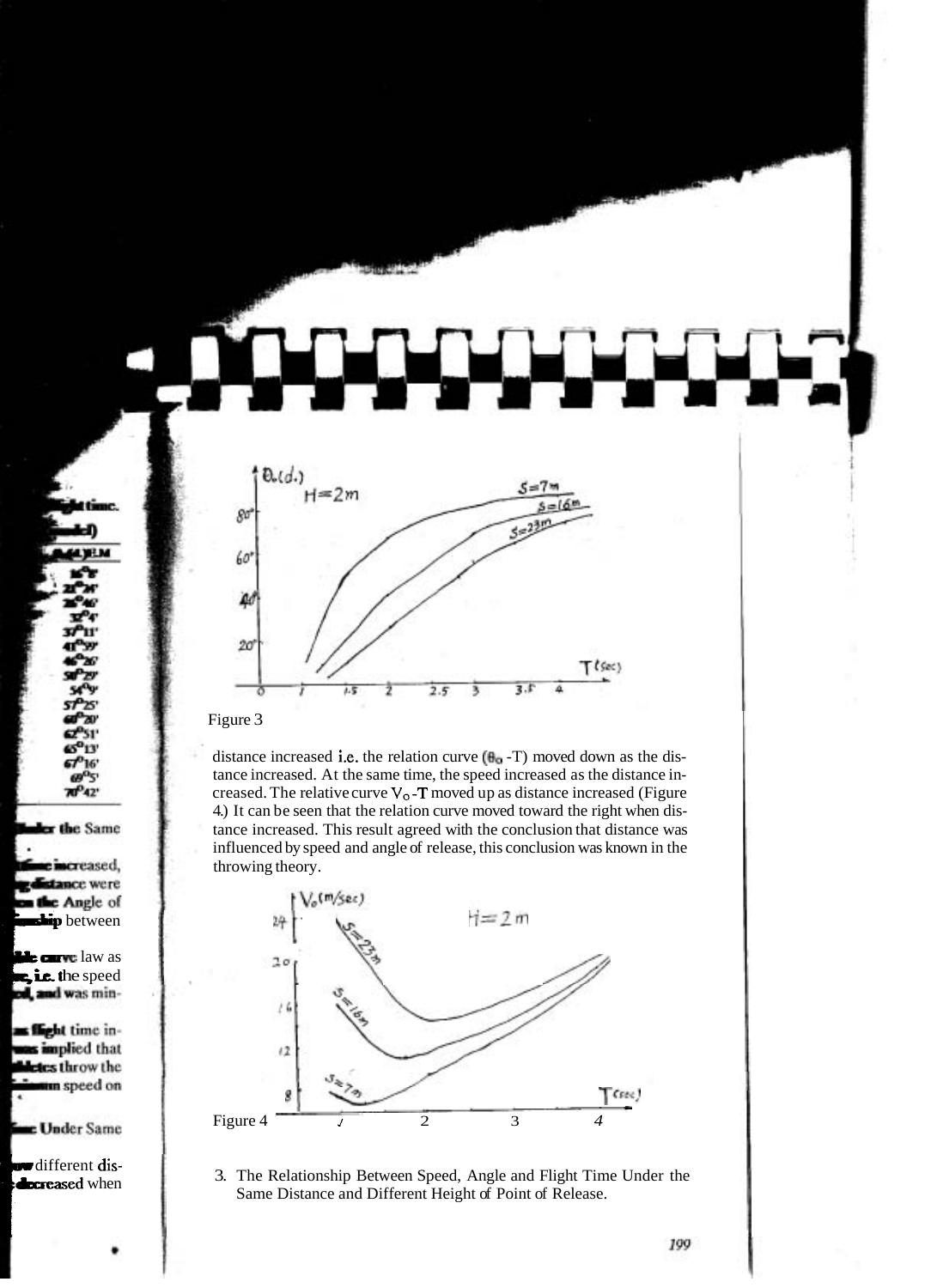The angle had a little decrease, as height increased under the same distance and different height, if flight time was the same (Figure 5). It was also found that the range decreased as the height increased under the same distance. It can be seen from Figure 6 that, if flight time is the same, the necessary speed has a little decrease as height increased. Meanwhile, the same changing range of up and down parallely was found in the calculations. Thus indicating that the influence uponthrowing distance by height is not obvious. This agreed with the conclusion we have drawn.







**under** *the* **snme** *distance* **and different** *height*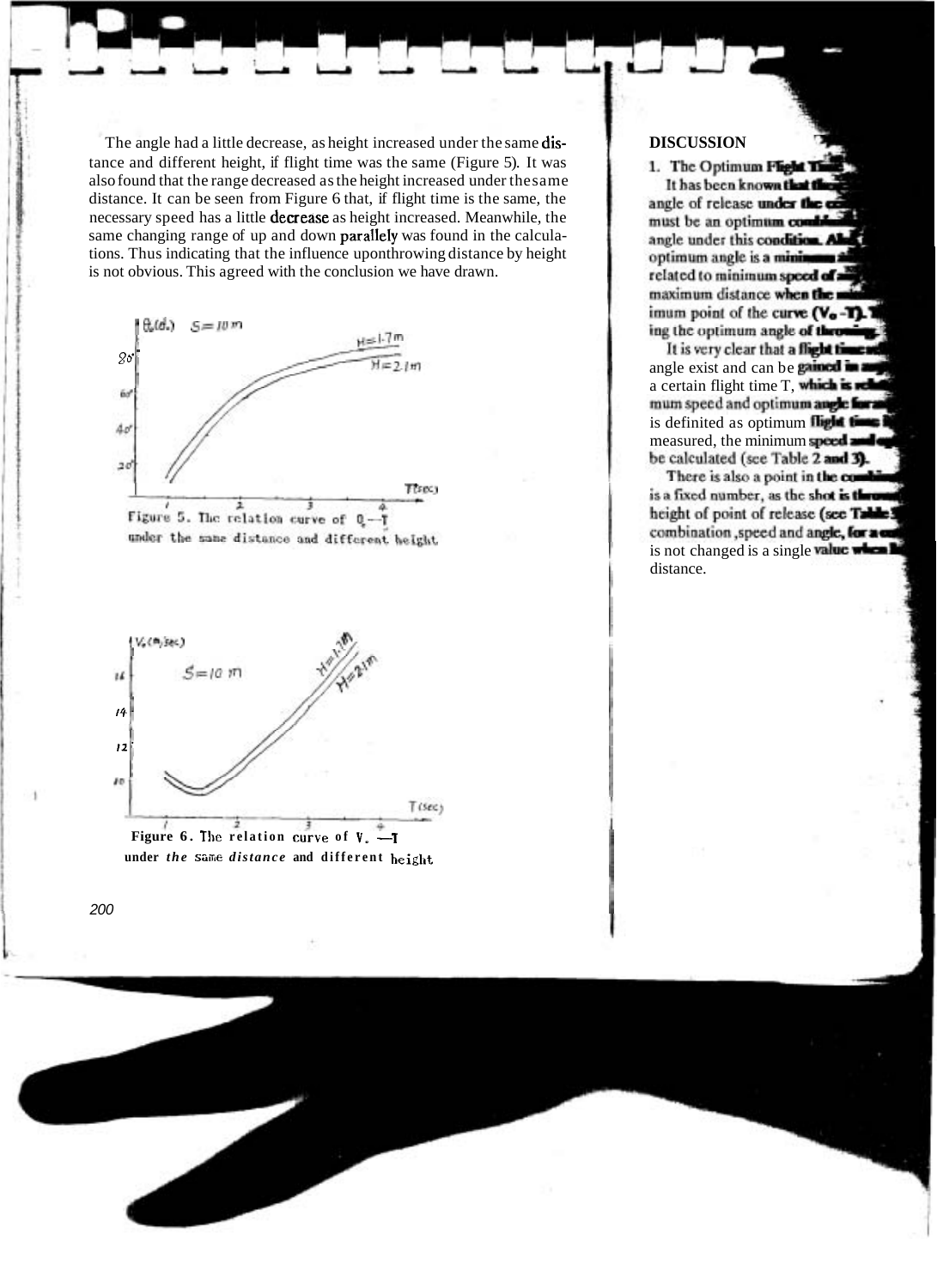### **DISCUSSION**

#### **1.** The Optimum Flight Time

It has been known that there are many combinations between speed and angle of release under the certain height of release. Among them, there must be an optimum combination whose angle is defined as an optimum angle under this condition. Also, it can be stated that the speed related to optimum angle is a minimum among all combinations. The optimum angle related to minimum speed of any thrower can be calculated in order to get maximum distance when the maximum speed is to be handled as the minimum point of the curve  $(V_0 - T)$ . This result is the target used in obtaining the optimum angle of throwing.

It is very clear that a flight time related to minimum speed and optimum angle exist and can be gained in any case. In other words, there is always a certain flight time T, which is related to the combination between minimum speed and optimum angle for any height and distance. This flight time . is definited as optimum flight time in this study. If this optimum time is measured, the minimum speed and optimum angle needed in this case can be calculated (see Table 2 and 3).

There is also a point in the combination, where the optimum flight time is a fmed number, as the shot is thrown to a fmed distance from a different height of point of release (see Table 3). This will show that the optimum combination ,speed and angle, for a certain thrower whose point of release is not changed is a single value when he wants to throw the shot to a fixed distance.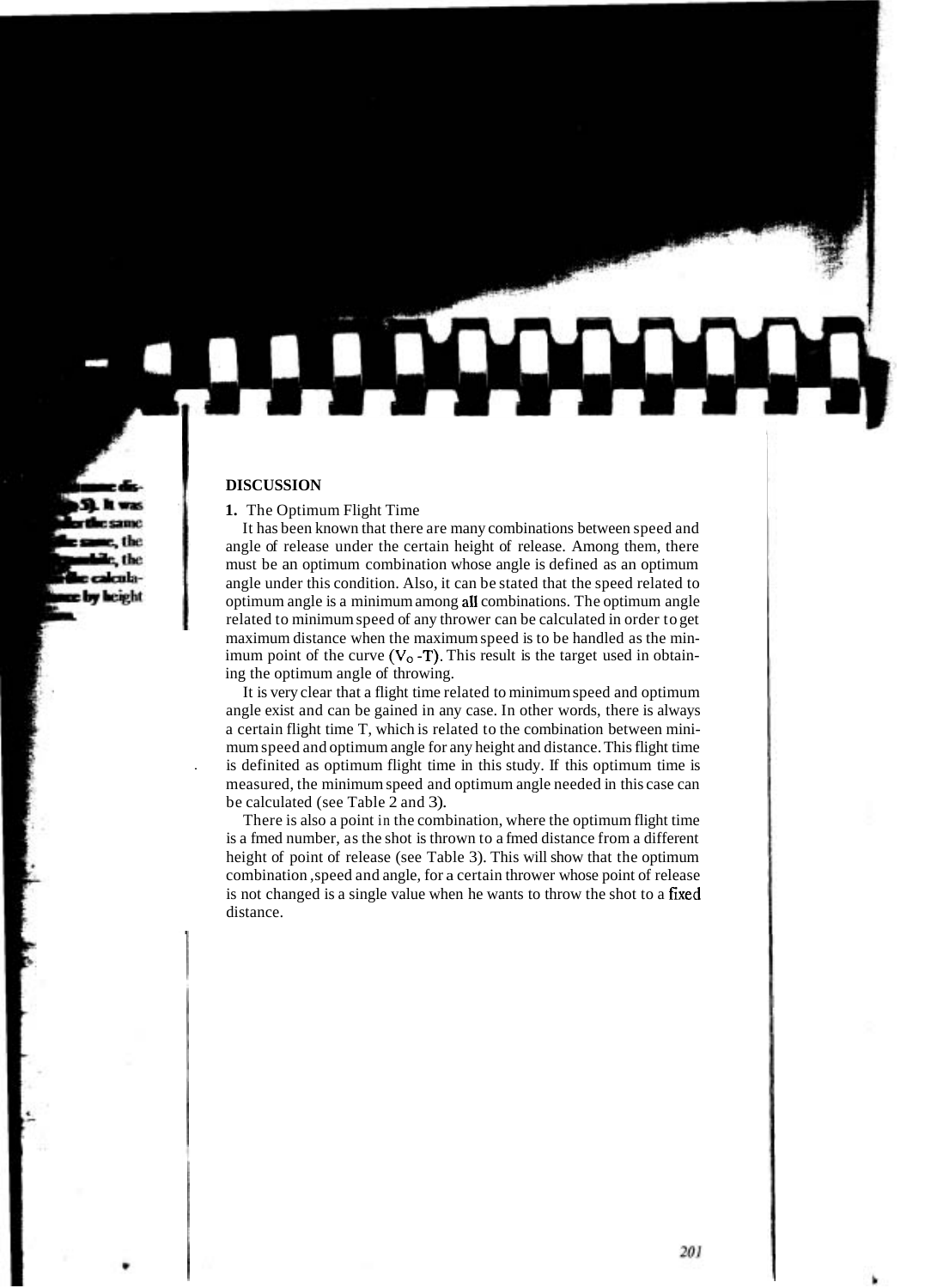## **Table 2.**

| The Data of Flight Time, Minimum Speed and Optimum Angle Under the |
|--------------------------------------------------------------------|
| Same height of Release and Different Throwing Distance.            |

| . . | -    |       |                 |       |                 |  |  |
|-----|------|-------|-----------------|-------|-----------------|--|--|
|     |      |       | T.M             | E.M   |                 |  |  |
| s   | т    | V0    | $\theta_{0}$    | V0    | $\theta$ o      |  |  |
| 9   | 1.38 | 8.41  | 39°10'          | 8.42  | 39°06           |  |  |
| 10  | 1.44 | 8.96  | 39°13'          | 8.98  | 39°08'          |  |  |
| 11  | 1.52 | 9.49  | $40^{0}17'$     | 9.50  | 40°11'          |  |  |
| 12  | 1.58 | 9.98  | $40^{9}27$      | 10.00 | 40°22'          |  |  |
| 13  | 1.64 | 10.45 | 40°41'          | 10.48 | 40°35'          |  |  |
| 14  | 1.70 | 10.91 | 40°59'          | 10.93 | 40°52'          |  |  |
| 15  | 1.76 | 11.34 | $41^{\circ}18'$ | 11.37 | 41°11'          |  |  |
| 16  | 1.82 | 11.77 | 41°39'          | 11.79 | $41^{\circ}32'$ |  |  |
| 17  | 1.88 | 12.17 | 42°1'           | 12.20 | 41°53'          |  |  |
| 18  | 1.94 | 12.57 | 42°25'          | 12.60 | 42°16'          |  |  |
| 19  | 2.00 | 12.95 | 42°49'          | 12.98 | 42°49'          |  |  |
| 20  | 2.04 | 13.32 | 42°36'          | 13.36 | 41°50'          |  |  |
| 21  | 2.10 | 13.68 | $43^{0}3'$      | 13.72 | 42°53'          |  |  |
| 22  | 2.14 | 14.03 | 42°59'          | 14.08 | 42°08'          |  |  |
| 23  | 2.20 | 14.38 | 43°22'          | 14.42 | 42°37           |  |  |

#### $H = 2m$

## **Table 3.**

**The Relationship between Flight Time, Minimum Speed and Optimum Angle Under the Same Throwing Distance and Different Height of Release** 

 $S = 10m$ 

| H(m)<br>$T(\sec)$ |               | 1.7<br>1.44                                                             | 1.75<br>1.44                            | 1.80<br>1.44 | 1.85<br>1.44                                      | 1.90<br>1.44                                                                           | 1.95<br>1.44        | 2.00<br>1.44       | 2.05<br>1.44                                   | 2.10<br>1.44          |
|-------------------|---------------|-------------------------------------------------------------------------|-----------------------------------------|--------------|---------------------------------------------------|----------------------------------------------------------------------------------------|---------------------|--------------------|------------------------------------------------|-----------------------|
|                   | $TM$ $V(m/s)$ | 9.1<br>9.11                                                             | $00(d)$ 40 <sup>0</sup> 14 <sup>°</sup> | 9.01<br>9.03 | 9.01<br>8.99<br>40°4' 39°54' 39°44' 39°34' 39°23' | 8.96                                                                                   | 8.96<br>$39^{0}13'$ | 8.94               | 8.92<br>39 <sup>0</sup> 2' 38 <sup>0</sup> 52' |                       |
|                   | $EM$ $V(m/s)$ | $O0(d)$ 40 <sup>o</sup> 10 <sup>o</sup> 39 <sup>o</sup> 59 <sup>o</sup> | 9.09                                    | 9.07         | 9.04                                              | 9.02<br>39 <sup>0</sup> 49 39 <sup>0</sup> 39' 39 <sup>0</sup> 29' 39 <sup>0</sup> 19' | 9.00                | 8.98<br>$39^{0}8'$ | 8.96                                           | 8.93<br>38°58' 38°48' |